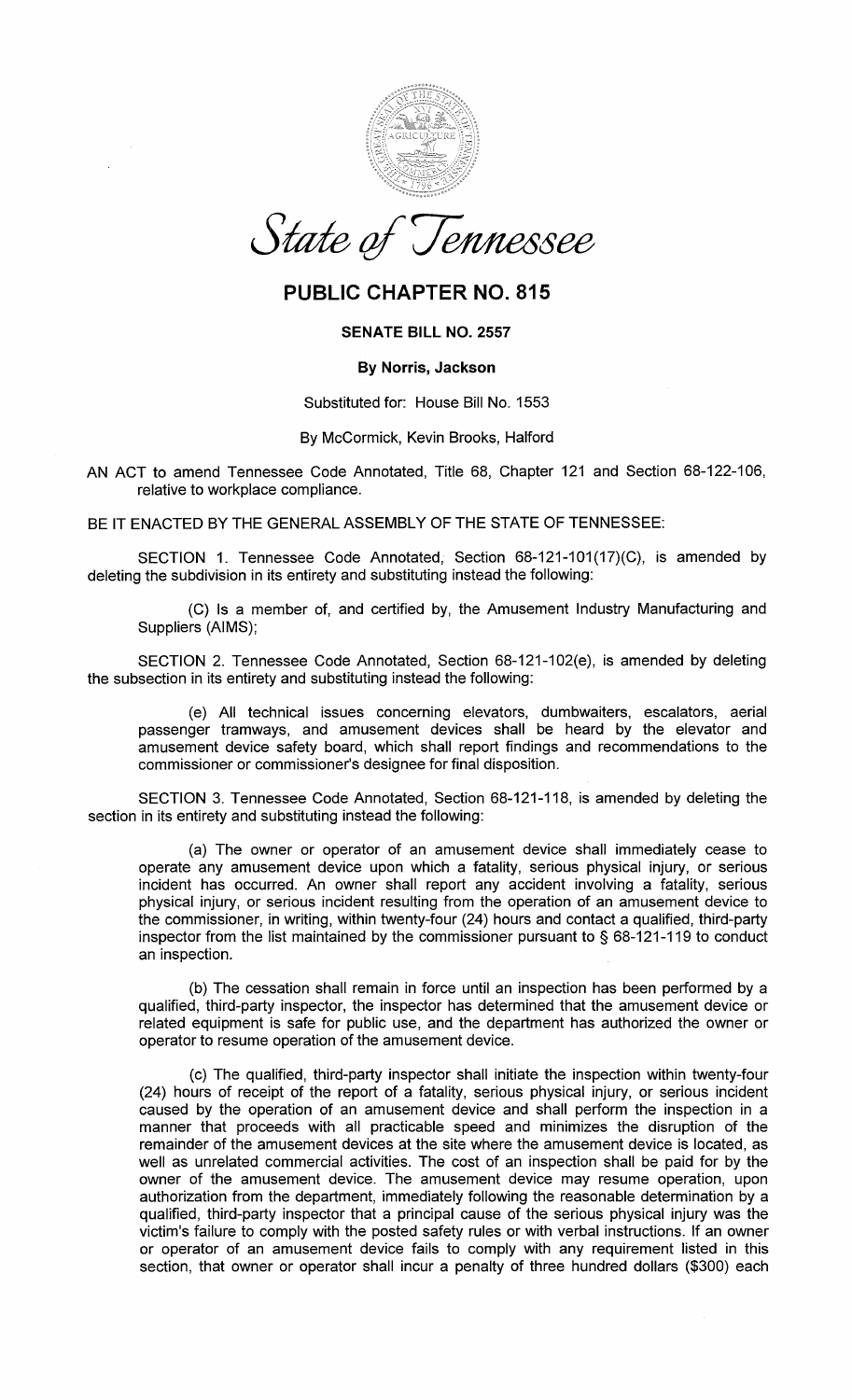day, enforceable by the department, until full compliance is achieved. Any penalties deposited or collected shall be deposited into the general fund.

SECTION 4. Tennessee Code Annotated, Section 68-121-122(a), is amended by deleting the subsection in its entirety and substituting instead the following:

(a) The owner or operator of traveling or portable amusement devices shall file an itinerary with the department on a form prescribed by the commissioner no less than thirty (30) days before the operation of an amusement device for use by the public.

SECTION 5. Tennessee Code Annotated, Section 68-122-106(a), is amended by deleting the subsection in its entirety and substituting instead the following:

(a) Any time the office of the chief inspector becomes vacant, the commissioner shall appoint a citizen of this state who shall have had at the time of such appointment practical experience in the construction, maintenance, repair, or operation of high pressure boilers and unfired pressure vessels, as a mechanical engineer, steam engineer, boilermaker, or boiler inspector, to be chief inspector until the chief inspector's successor shall have been appointed and qualified. The chief inspector may be removed for cause following an investigation by the commissioner or the commissioner's designee.

SECTION 6. This act shall take effect July 1, 2016, the public welfare requiring it.